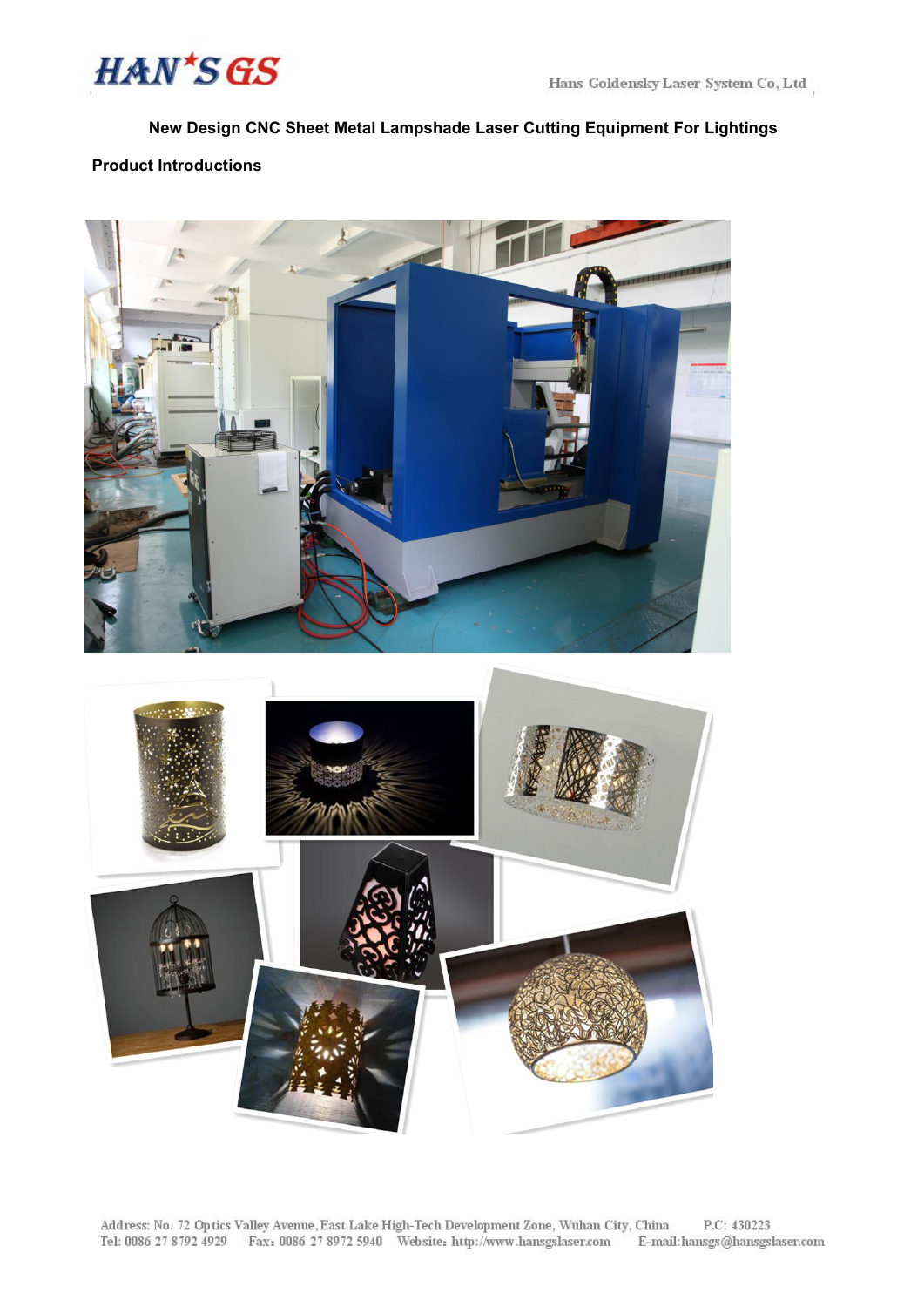

### **1.Project introduction:**

The cutting machine is the duplex mode, the operator stands as the below picture shows, X1 axis & X2 axis can be alternately cut and refueling, which can greatly improve the efficiency. After X1 axis completed the cutting, workpiece will be transmitted to the operator of X1 axis, the operator can up & down materials at the same time, then X2 axis deliver the workpiece to under the cutting head to cut; After X2 axis completed the cutting, workpiece will be transmitted to the operator of X2 axis for loading & unloading materials, then X1 axis deliver the workpiece to under the cutting head to cut, alternate each other like this. It ensures maximum utilization of the laser, has remained substantially cut, greatly enhance the cutting efficiency.



#### **2.Machine parameters:**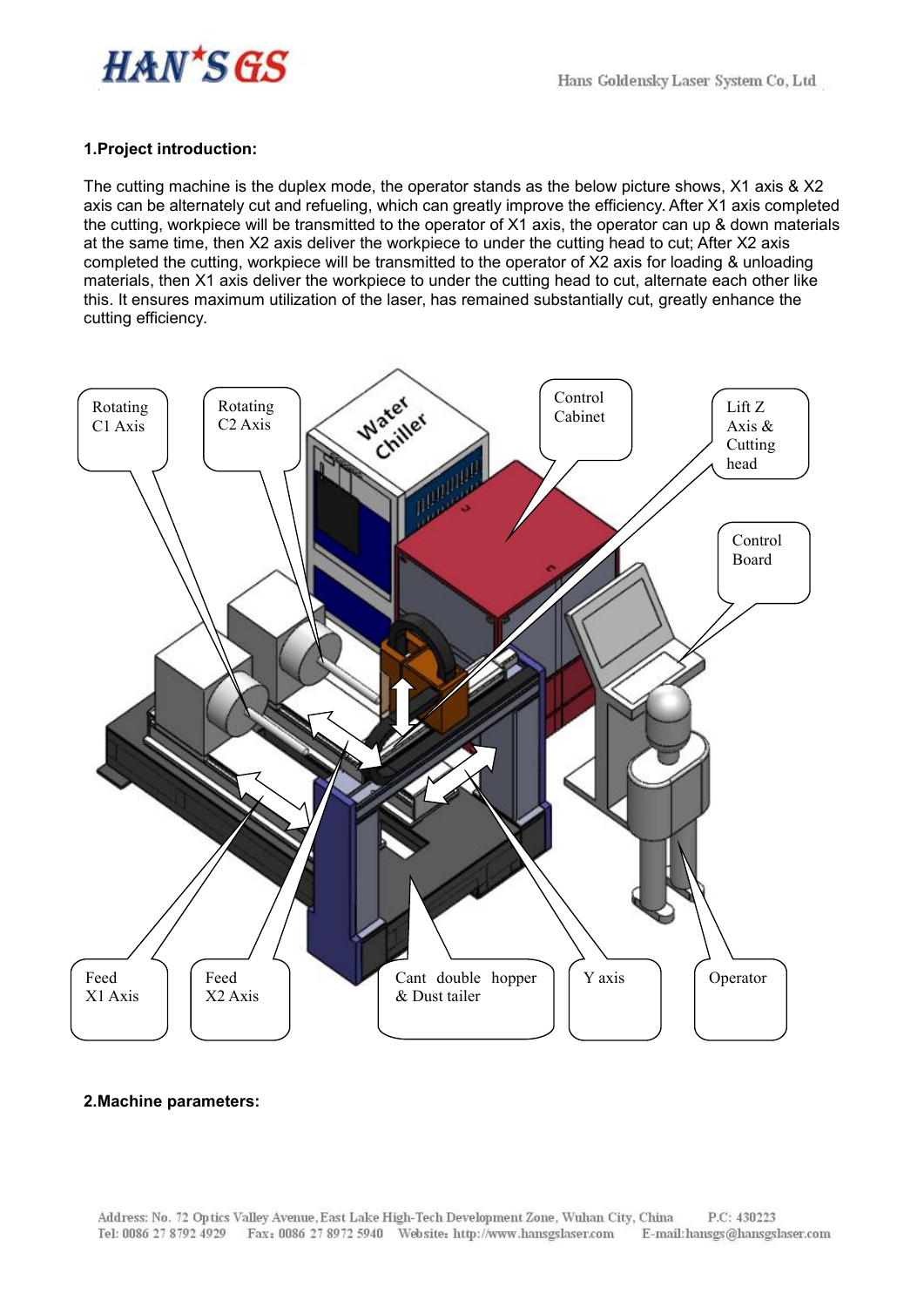

| NO.            | <b>ITEM</b>                                      | <b>SPECIFICATIONS</b>                       | <b>REMARK</b>                                                                                                    |
|----------------|--------------------------------------------------|---------------------------------------------|------------------------------------------------------------------------------------------------------------------|
| $\mathbf{1}$   | Machine bed                                      | GS-LFS1010                                  | Han's GS                                                                                                         |
| $\overline{2}$ | Laser source                                     | IPG 500W/700W/1000W                         | <b>United States</b>                                                                                             |
| 3              | CNC control system                               | German Beckhoof                             |                                                                                                                  |
| 4              | Operating system                                 | United States AheadTechs                    |                                                                                                                  |
| 5              | Z axis servo system                              | Switzerland RayTools                        |                                                                                                                  |
| 6              | Laser cutting head                               | <b>Switzerland RayTools</b>                 |                                                                                                                  |
| $\overline{7}$ | Nesting software                                 | UK radan                                    |                                                                                                                  |
| 8              | Servo motor and drive                            | Japan Panasonic AC servo<br>motor and drive | X1axis: 2.0KW;<br>X1axis: 2.0KW;<br>Y axis: 0.75KW;<br>Z axis: 400W with brake<br>C1axis: 1.5KW<br>C1axis: 1.5KW |
| 9              | Precision planetary gear<br>reducer              | GPX142 i=25                                 |                                                                                                                  |
| 10             | Precision linear guide &<br>screw                | HIWIN                                       |                                                                                                                  |
| 11             | Control cabinet &<br>operation board             |                                             | Han's GS                                                                                                         |
| 12             | Temperature and<br>humidity adjusting<br>machine | 250W                                        | <b>TONGFEI</b> refrigeration                                                                                     |
| 13             | Cooling system                                   | HC025M                                      | HAN'S refrigeration                                                                                              |
| 14             | Voltage Stabilized supply                        | 20KVA                                       | Shanghai                                                                                                         |
| 15             | Display                                          | 19" (Equipped with wireless<br>mouse)       |                                                                                                                  |
| 16             | Lubrication system                               | Motion axis lubrication                     |                                                                                                                  |
| 17             | Maximum cutting<br>workpiece                     | $\phi$ 500X800 (Length) mm                  |                                                                                                                  |